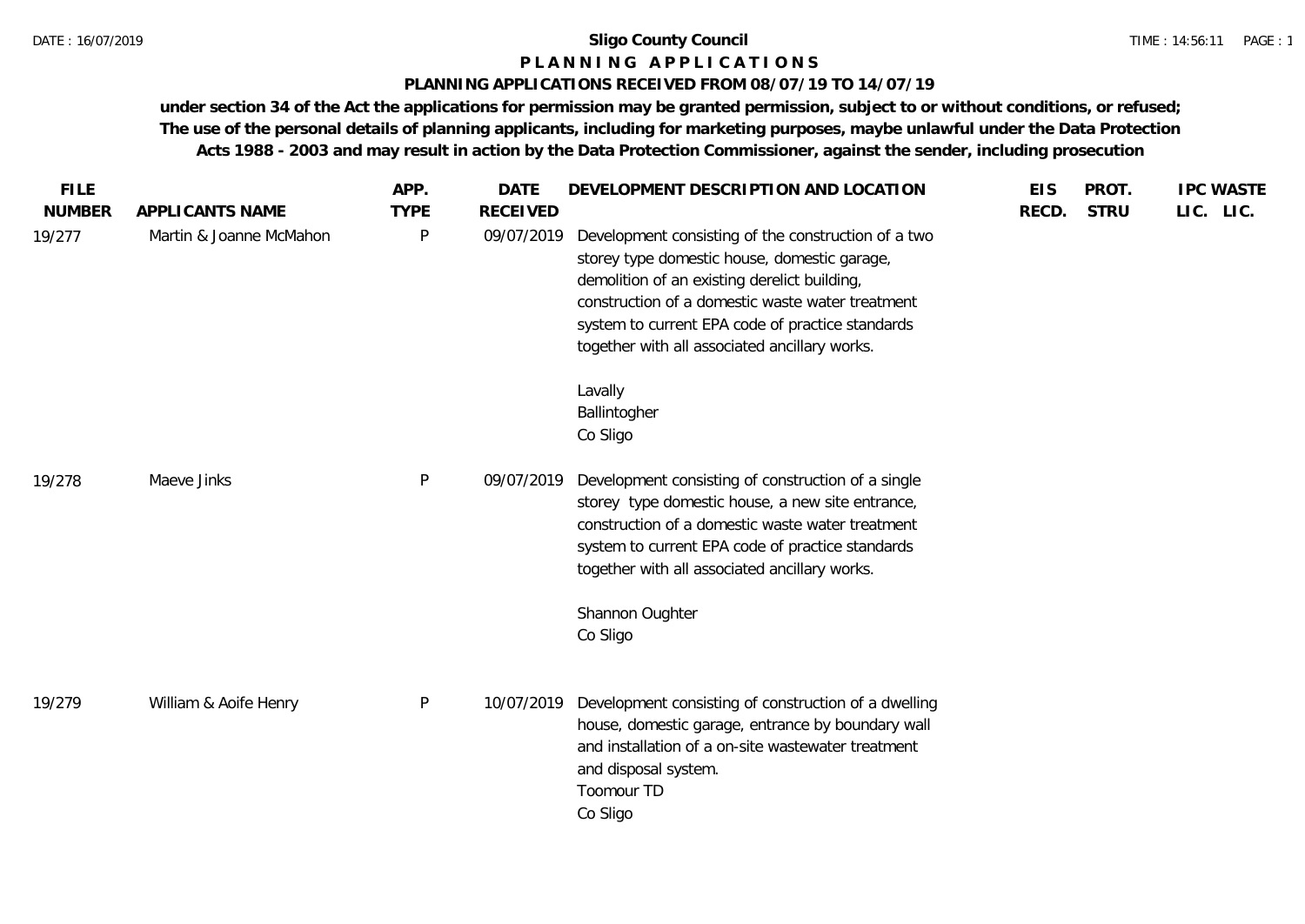# **P L A N N I N G A P P L I C A T I O N S**

## **PLANNING APPLICATIONS RECEIVED FROM 08/07/19 TO 14/07/19**

**under section 34 of the Act the applications for permission may be granted permission, subject to or without conditions, or refused; The use of the personal details of planning applicants, including for marketing purposes, maybe unlawful under the Data Protection Acts 1988 - 2003 and may result in action by the Data Protection Commissioner, against the sender, including prosecution**

| <b>FILE</b>   |                      | APP.         | DATE       | DEVELOPMENT DESCRIPTION AND LOCATION                                                                                                                                                                                                                                                                | <b>EIS</b> | PROT.       | <b>IPC WASTE</b> |
|---------------|----------------------|--------------|------------|-----------------------------------------------------------------------------------------------------------------------------------------------------------------------------------------------------------------------------------------------------------------------------------------------------|------------|-------------|------------------|
| <b>NUMBER</b> | APPLICANTS NAME      | <b>TYPE</b>  | RECEIVED   |                                                                                                                                                                                                                                                                                                     | RECD.      | <b>STRU</b> | LIC. LIC.        |
| 19/280        | P J and Eileen Kelly | $\mathsf{R}$ | 10/07/2019 | Development consisting of (1) retention of an attic<br>dwelling conversion (103.65 m2) including 4 dormer<br>windows to the front, (2) retention of existing<br>lounge window as a replacement of two lounge<br>windows to the front and (3) retention of garage to<br>the rear (37.21 m2).         |            |             |                  |
| 19/281        | Mooney Joanne        | ${\sf P}$    | 10/07/2019 | Faughts Lane<br>Calry<br>Co Sligo<br>F91 V1H1<br>Development consisting of change of use of part of<br>existing commercial premises from a commercial<br>garage to a childcare facility, together with all<br>ancillary site works and services including erection of<br>new signage<br>Clooneen Td |            |             |                  |
|               |                      |              |            | Rathcormac<br>Co Sligo                                                                                                                                                                                                                                                                              |            |             |                  |
|               |                      |              |            |                                                                                                                                                                                                                                                                                                     |            |             |                  |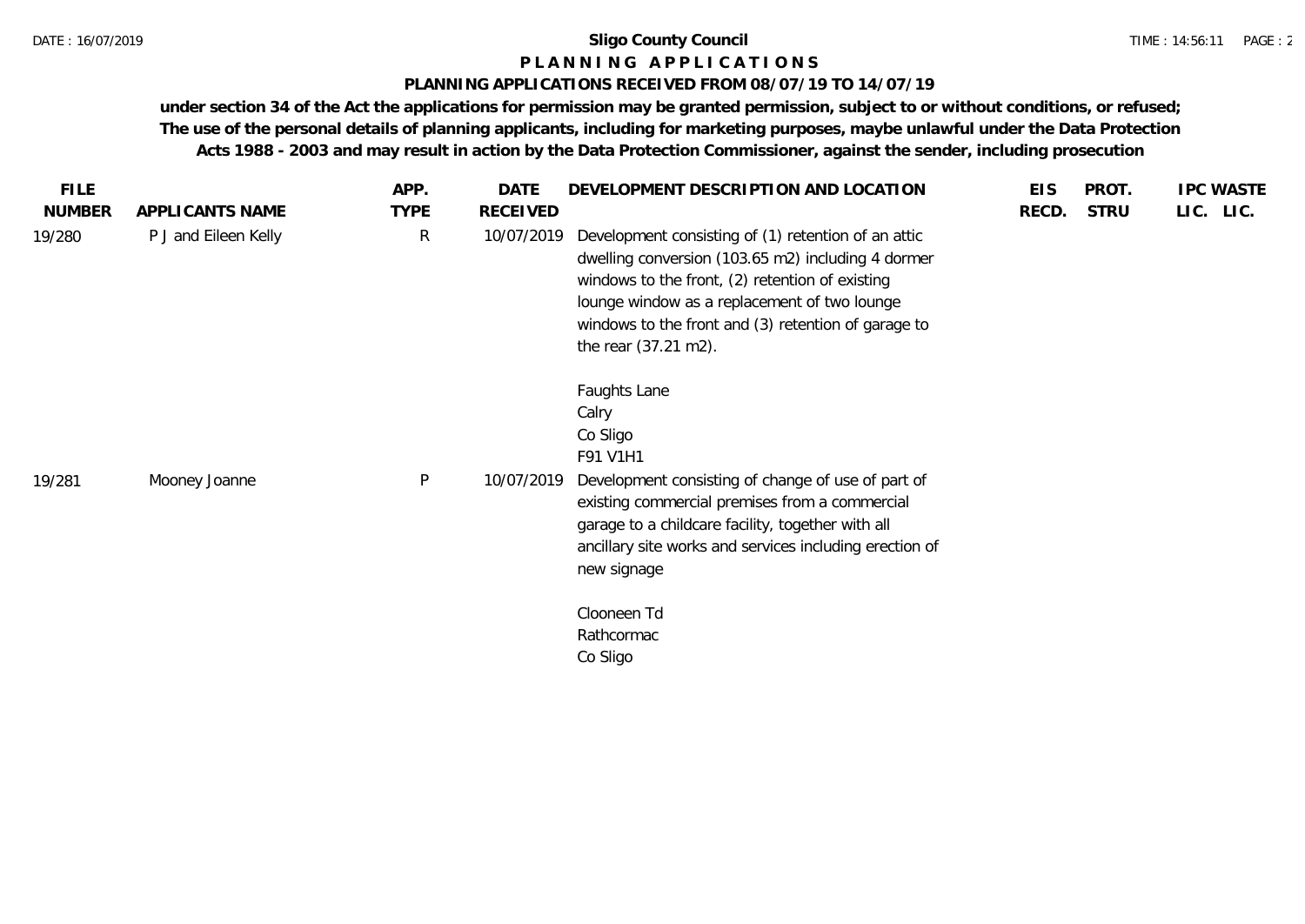#### **P L A N N I N G A P P L I C A T I O N S**

## **PLANNING APPLICATIONS RECEIVED FROM 08/07/19 TO 14/07/19**

**under section 34 of the Act the applications for permission may be granted permission, subject to or without conditions, or refused; The use of the personal details of planning applicants, including for marketing purposes, maybe unlawful under the Data Protection Acts 1988 - 2003 and may result in action by the Data Protection Commissioner, against the sender, including prosecution**

| <b>FILE</b><br><b>NUMBER</b> | APPLICANTS NAME                                                    | APP.<br><b>TYPE</b> | <b>DATE</b><br><b>RECEIVED</b> | DEVELOPMENT DESCRIPTION AND LOCATION                                                                                                                                                                                                                                                                                                                                      | <b>EIS</b><br>RECD. | PROT.<br><b>STRU</b> | <b>IPC WASTE</b><br>LIC. LIC. |
|------------------------------|--------------------------------------------------------------------|---------------------|--------------------------------|---------------------------------------------------------------------------------------------------------------------------------------------------------------------------------------------------------------------------------------------------------------------------------------------------------------------------------------------------------------------------|---------------------|----------------------|-------------------------------|
| 19/282                       | Dr Michael Duignan, BOM<br>College of the Immaculate<br>Conception | P                   | 11/07/2019                     | Development consisting of the installation of 3 no.<br>temporary classrooms and 1 no. special eduction<br>needs classroom at the existing school including<br>connection to existing on-site services and all<br>associated ancillary works (the proposed works will<br>be carried out within the curtlage of protected<br>structure (RPS no 29 on map sheet no 1012-11). |                     |                      |                               |
|                              |                                                                    |                     |                                | Summerhill College<br>College Road,<br>Knocknaganny<br>Sligo                                                                                                                                                                                                                                                                                                              |                     |                      |                               |
| 19/283                       | Three Ireland Services<br>(Hutchison) Ltd                          | R                   | 11/07/2019                     | Development consisting of the retention of the<br>existing 36m high telecommunications support<br>carrying antennas and link dishes together with<br>ground based equipment, security fencing and<br>access track.                                                                                                                                                        |                     |                      |                               |
|                              |                                                                    |                     |                                | Cloonsillagh<br>Gorteen<br>Co Sligo                                                                                                                                                                                                                                                                                                                                       |                     |                      |                               |
| 19/284                       | Denise O'Shea                                                      | P                   | 12/07/2019                     | development consisting of the reconstruction of<br>existing dwelling to include demolition of parts of<br>existing dwelling and construction of new extensions<br>to north, south and east elevations of dwelling.<br>Knappagh More Td.<br>Strandhill Road<br>Sligo                                                                                                       |                     |                      |                               |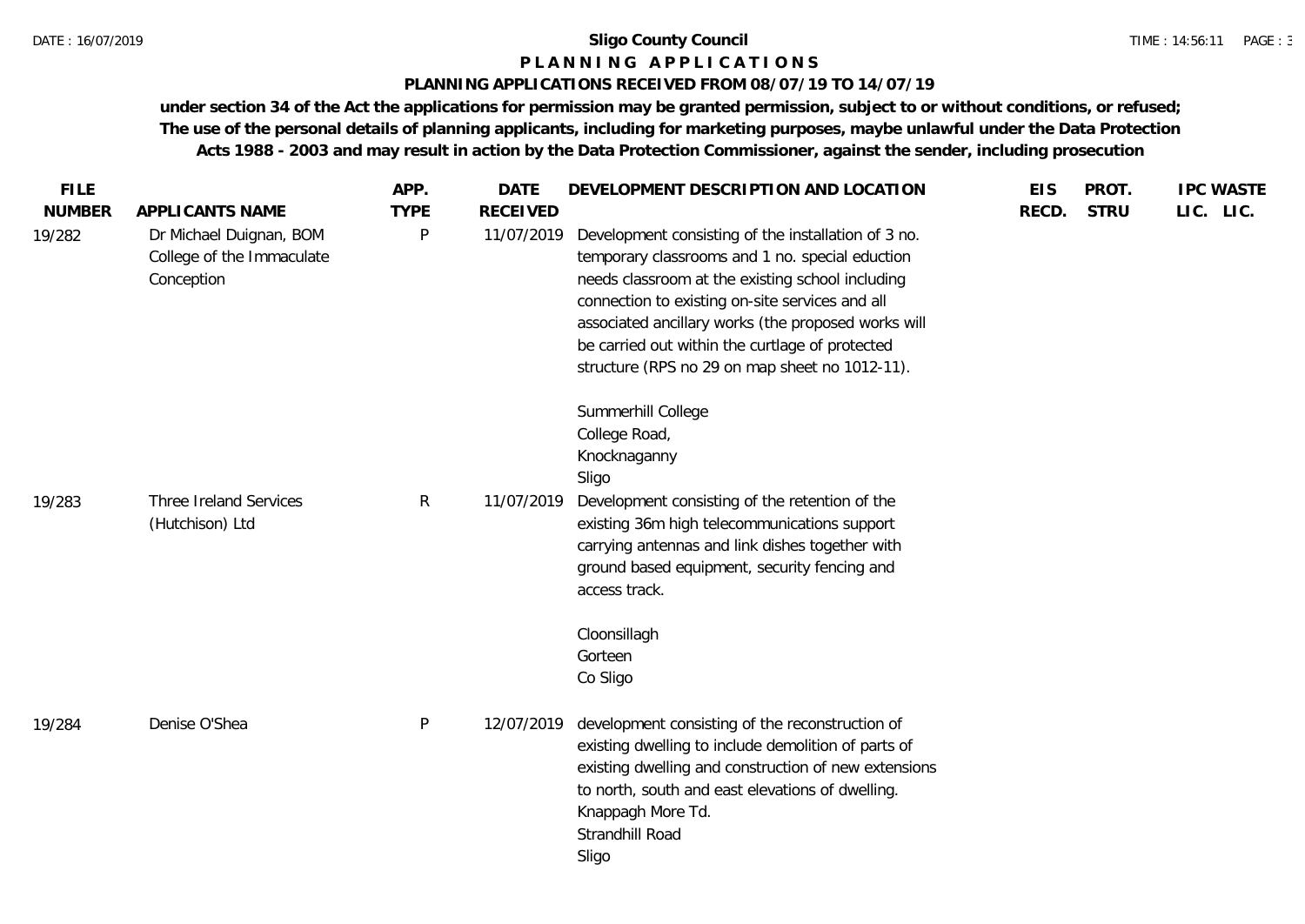# **P L A N N I N G A P P L I C A T I O N S**

## **PLANNING APPLICATIONS RECEIVED FROM 08/07/19 TO 14/07/19**

**under section 34 of the Act the applications for permission may be granted permission, subject to or without conditions, or refused; The use of the personal details of planning applicants, including for marketing purposes, maybe unlawful under the Data Protection Acts 1988 - 2003 and may result in action by the Data Protection Commissioner, against the sender, including prosecution**

| <b>FILE</b>   |                          | APP.         | <b>DATE</b>     | DEVELOPMENT DESCRIPTION AND LOCATION                                                                                                                                                                                                                                               | <b>EIS</b> | PROT.       | <b>IPC WASTE</b> |
|---------------|--------------------------|--------------|-----------------|------------------------------------------------------------------------------------------------------------------------------------------------------------------------------------------------------------------------------------------------------------------------------------|------------|-------------|------------------|
| <b>NUMBER</b> | APPLICANTS NAME          | <b>TYPE</b>  | <b>RECEIVED</b> |                                                                                                                                                                                                                                                                                    | RECD.      | <b>STRU</b> | LIC. LIC.        |
| 19/285        | RPC Construction Ltd     | $\mathsf{P}$ | 12/07/2019      | development consisting of retention of foundations<br>to house No's 11, 12, 13 & 14 and complete<br>construction of 4 No, 3 bed semi detached houses.<br>Connect to all existing public utilities and carry out<br>ancillary site works.<br>Ard Laighne,<br>Coolaney,<br>Co. Sligo |            |             |                  |
| 19/286        | Vincent Convey           | $\mathsf{P}$ | 12/07/2019      | Development consisting of the construction of a new<br>dry shed and all associated site works.<br>Kilfree<br>Gurteen                                                                                                                                                               |            |             |                  |
| 19/287        | Rosaleen & Martin Doonan | P            | 12/07/2019      | Co Sligo<br>development consisting of construction of a dwelling<br>house of 178.61 square meters with septic tank,<br>waste water treatment system, percolation area and<br>associated works<br>Doonflin Upper<br>Skreen<br>Co. Sligo                                             |            |             |                  |

**Total: 11**

\*\*\* END OF REPORT \*\*\*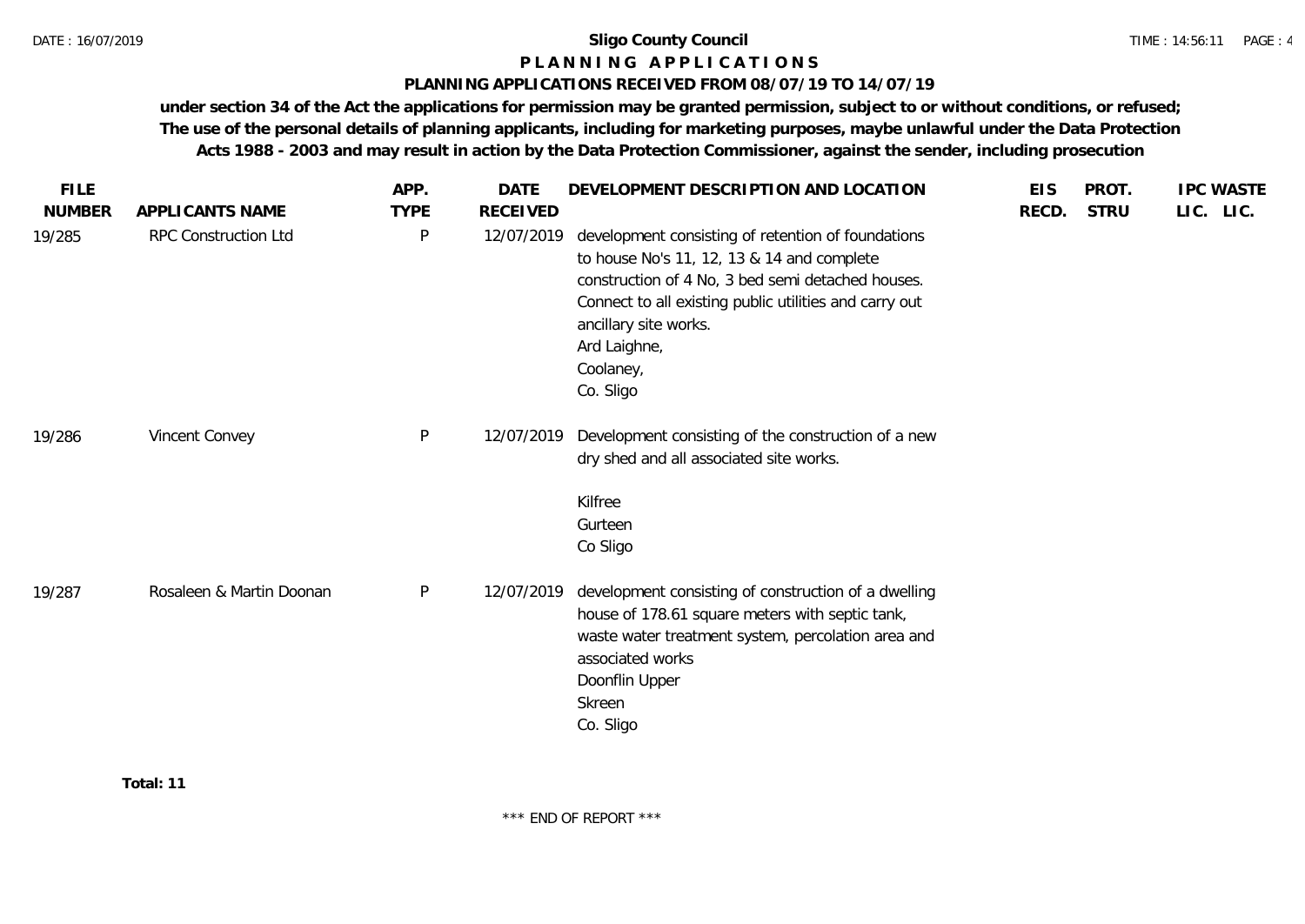# **P L A N N I N G A P P L I C A T I O N S**

# **PLANNING APPLICATIONS GRANTED FROM 08/07/2019 TO 14/07/2019**

**in deciding a planning application the planning authority, in accordance with section 34(3) of the Act, has had regard to submissions or observations recieved in accordance with these Regulations;**

**The use of the personal details of planning applicants, including for marketing purposes, maybe unlawful under the Data Protection Acts 1988 - 2003 and may result in action by the Data Protection Commissioner, against the sender, including prosecution.**

| <b>FILE</b>   |                           | APP.        | <b>DATE</b>     |                                                                                                                                                                                                                                                                                                                                                                                                                                                                                                                                                                                                                                         | M.O.        | M.O.          |
|---------------|---------------------------|-------------|-----------------|-----------------------------------------------------------------------------------------------------------------------------------------------------------------------------------------------------------------------------------------------------------------------------------------------------------------------------------------------------------------------------------------------------------------------------------------------------------------------------------------------------------------------------------------------------------------------------------------------------------------------------------------|-------------|---------------|
| <b>NUMBER</b> | APPLICANTS NAME           | <b>TYPE</b> | <b>RECEIVED</b> | DEVELOPMENT DESCRIPTION AND LOCATION                                                                                                                                                                                                                                                                                                                                                                                                                                                                                                                                                                                                    | <b>DATE</b> | <b>NUMBER</b> |
| 19/18         | Sligo Anglers Association | P           | 22/01/2019      | Development consisting of the construction of a pontoon<br>structure that is prefabricated prior to installation.<br>Length 33 metres by 2 metres wide. The pontoon<br>structure consists of three basic sections as follows: A<br>galvanized steel ramped walkway 12 metres in length,<br>with an adjoining hinged gangway 4 metres in length<br>extending to adjoined floating pontoon modular sections<br>17 metres in length. The structure will be anchored to<br>the shore and lake bed with hand driven galvanized<br>posts. Note: The application includes and is<br>accompanied by a Natura Impact Statement.<br>Aughamore Far | 08/07/2019  | P309/19       |
|               |                           |             |                 | Co Sligo                                                                                                                                                                                                                                                                                                                                                                                                                                                                                                                                                                                                                                |             |               |
| 19/199        | John Bruen                | P           | 27/05/2019      | for development consisting of the partial conversion of<br>the existing agricultural barn to a residential dwelling,<br>waste water treatment system and polishing filter and all<br>associated site works                                                                                                                                                                                                                                                                                                                                                                                                                              | 08/07/2019  | P310/19       |
|               |                           |             |                 | Streedagh<br>Grange<br>Co. Sligo                                                                                                                                                                                                                                                                                                                                                                                                                                                                                                                                                                                                        |             |               |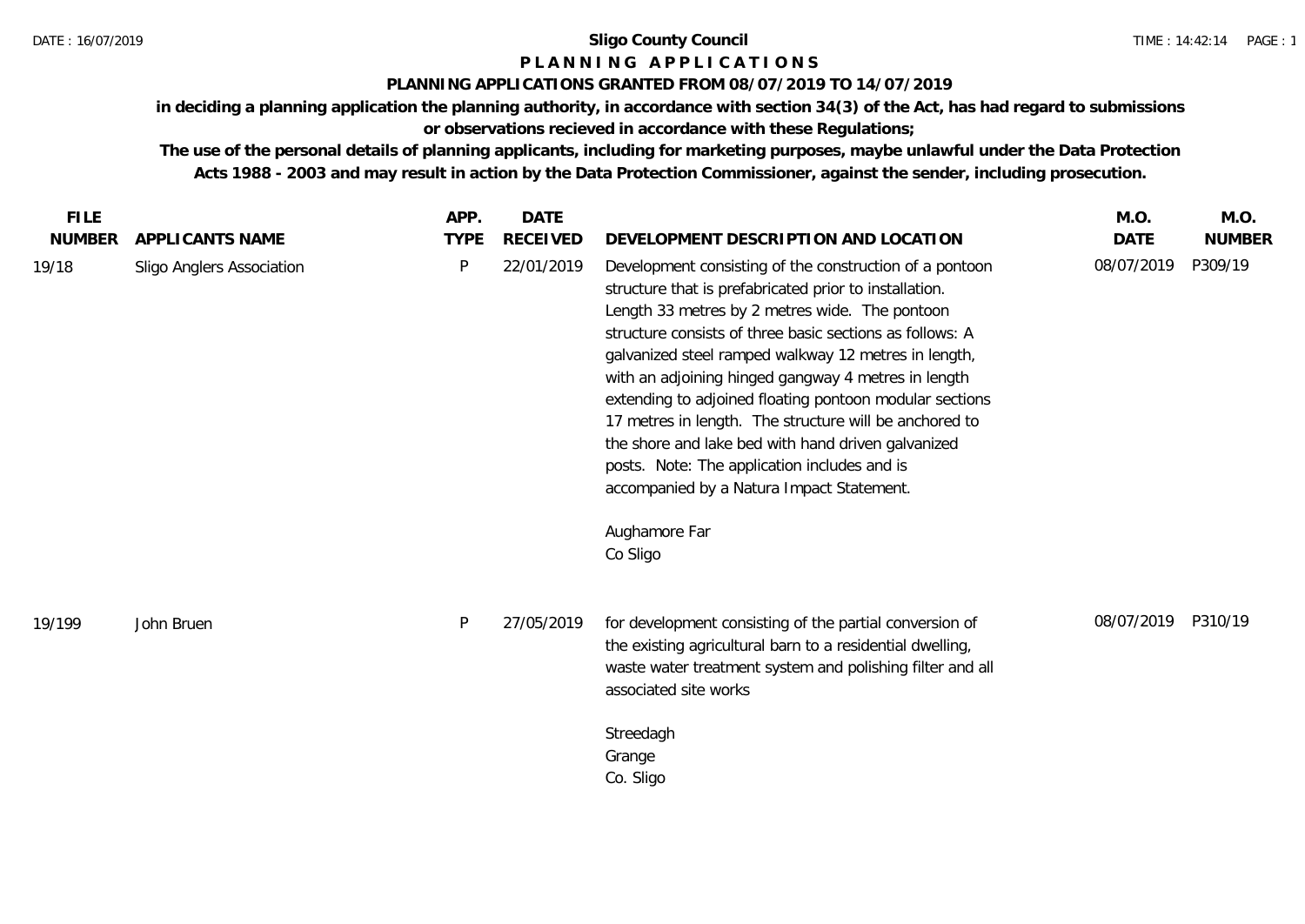# **P L A N N I N G A P P L I C A T I O N S**

# **PLANNING APPLICATIONS GRANTED FROM 08/07/2019 TO 14/07/2019**

**in deciding a planning application the planning authority, in accordance with section 34(3) of the Act, has had regard to submissions** 

**or observations recieved in accordance with these Regulations;**

**The use of the personal details of planning applicants, including for marketing purposes, maybe unlawful under the Data Protection Acts 1988 - 2003 and may result in action by the Data Protection Commissioner, against the sender, including prosecution.**

| <b>FILE</b>   |                        | APP.        | <b>DATE</b>     |                                                                                                                                                                                                                                                                                                                                               | M.O.        | M.O.          |
|---------------|------------------------|-------------|-----------------|-----------------------------------------------------------------------------------------------------------------------------------------------------------------------------------------------------------------------------------------------------------------------------------------------------------------------------------------------|-------------|---------------|
| <b>NUMBER</b> | APPLICANTS NAME        | <b>TYPE</b> | <b>RECEIVED</b> | DEVELOPMENT DESCRIPTION AND LOCATION                                                                                                                                                                                                                                                                                                          | <b>DATE</b> | <b>NUMBER</b> |
| 19/201        | ESB Telecoms Ltd.      | P           | 28/05/2019      | Development consisting of the construction of a 20 metre<br>high telecommunications monopole structure including<br>antennae, dishes and associated ground-mounted<br>equipment cabinets, all within a 2.4 m high palisade<br>fence compound.<br>ESB's Enniscrone 38kV Substation, (opposite frankford<br>Close),<br>Enniscrone,<br>Co. Sligo | 11/07/2019  | P313/19       |
| 19/203        | Mr & Mrs Tam MacDonald | P           | 28/05/2019      | Development consisting of construction of a single storey<br>extension of a living room and new entrance doorway to<br>house.<br>Hazelwood<br>Sligo                                                                                                                                                                                           | 11/07/2019  | P312/19       |
| 19/212        | John McDonagh          | P           | 31/05/2019      | for development consisting of the construction of a 4 bay<br>slatted shed, underground slurry store along with all<br>associated site works                                                                                                                                                                                                   | 11/07/2019  | P311/19       |
|               |                        |             |                 | Rathdooney Beg<br>Ballymote<br>Co. Sligo                                                                                                                                                                                                                                                                                                      |             |               |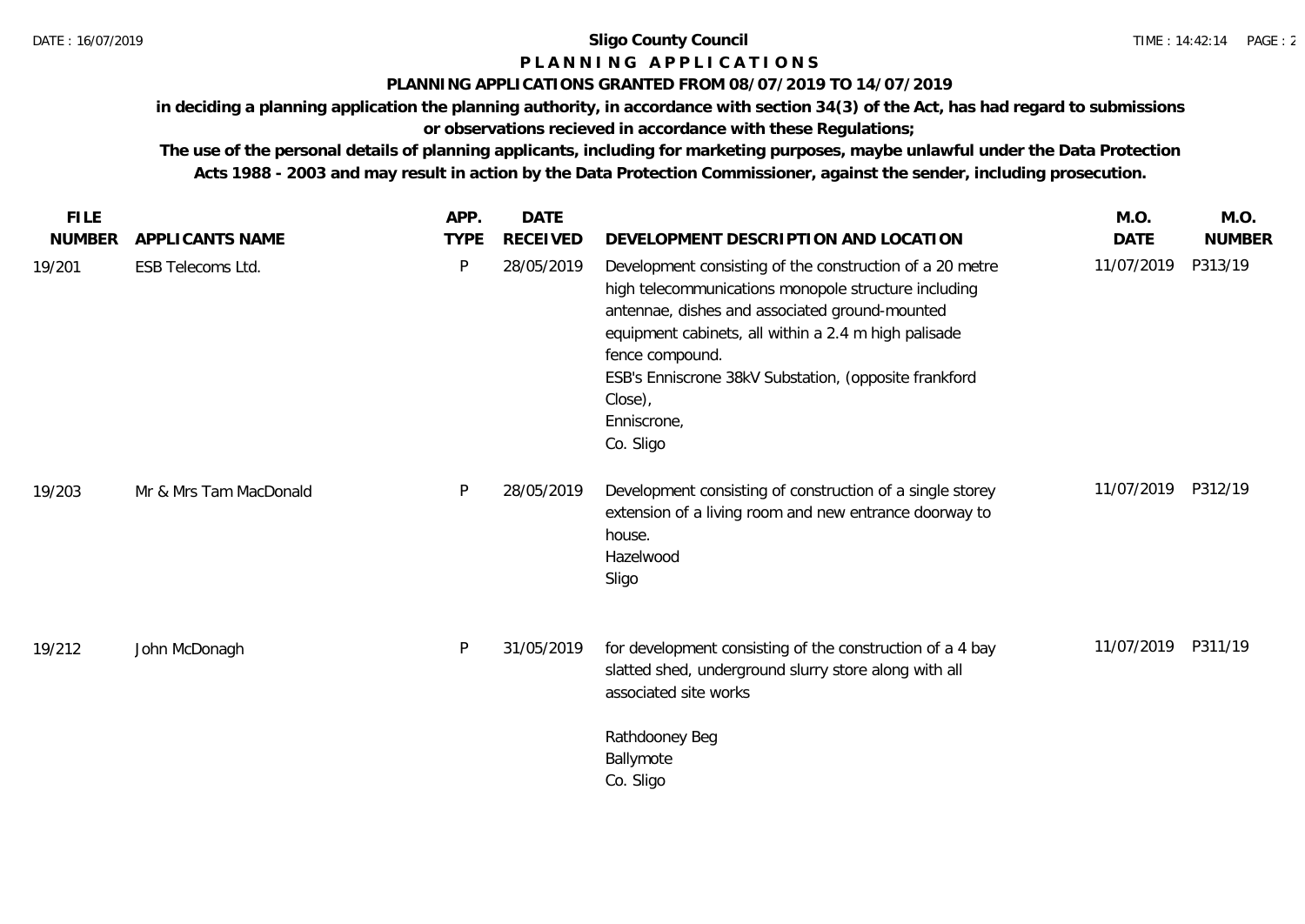# **P L A N N I N G A P P L I C A T I O N S**

## **PLANNING APPLICATIONS GRANTED FROM 08/07/2019 TO 14/07/2019**

**in deciding a planning application the planning authority, in accordance with section 34(3) of the Act, has had regard to submissions or observations recieved in accordance with these Regulations;**

**The use of the personal details of planning applicants, including for marketing purposes, maybe unlawful under the Data Protection Acts 1988 - 2003 and may result in action by the Data Protection Commissioner, against the sender, including prosecution.**

| <b>FILE</b>               | <b>APF</b><br><b>DATE</b>                                             | M.O         | IVI.U         |
|---------------------------|-----------------------------------------------------------------------|-------------|---------------|
| APPLICANTS NAME<br>NUMBER | $\angle$ RECEIVED DEVELOPMENT DESCRIPTION AND LOCATION<br><b>TYPE</b> | <b>DATE</b> | <b>NUMBER</b> |

**Total: 5**

\*\*\* END OF REPORT \*\*\*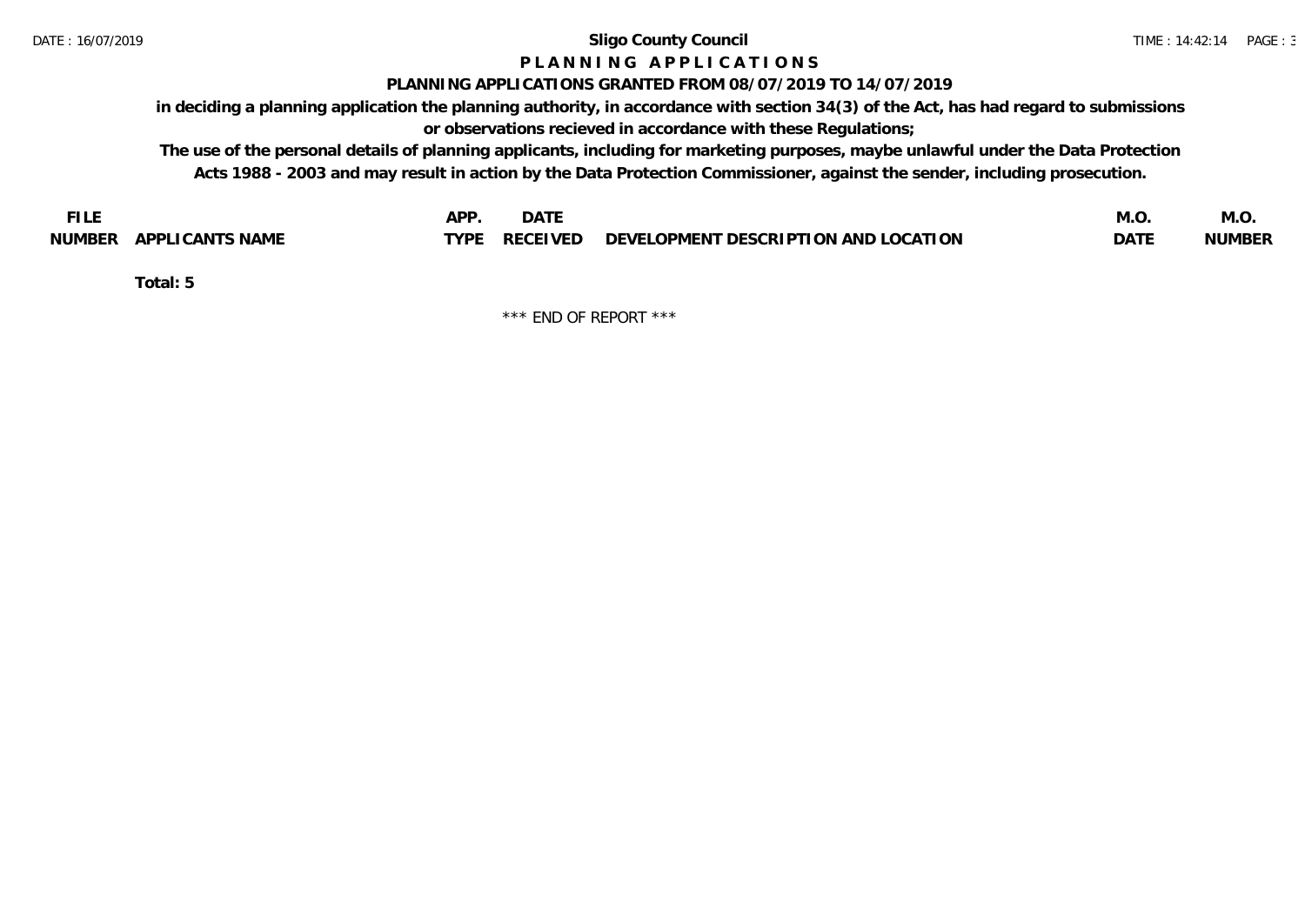# **P L A N N I N G A P P L I C A T I O N S**

#### **PLANNING APPLICATIONS REFUSED FROM 08/07/2019 TO 14/07/2019**

**in deciding a planning application the planning authority, in accordance with section 34(3) of the Act, has had regard to submissions or observations recieved in accordance with these Regulations;**

**The use of the personal details of planning applicants, including for marketing purposes, maybe unlawful under the Data Protection Acts 1988 - 2003 and may result in action by the Data Protection Commissioner, against the sender, including prosecution.**

| <b>FILE</b>   |                                                     | A DE | $\sim$ $\sim$ $\sim$<br>DA I | <b>ENT DESCRIPTION AND</b><br>$\cap$ nn.<br>)E\/F<br>. JIEN L<br>பட | IVI.U       | IVI.U         |
|---------------|-----------------------------------------------------|------|------------------------------|---------------------------------------------------------------------|-------------|---------------|
| <b>NUMBER</b> | <b>ANTS NAME</b><br>A DDI<br>$\sqrt{2}$<br>CAN<br>u | TVDL | ◡⊢                           | <b>OCATION</b>                                                      | <b>DATF</b> | <b>NUMBER</b> |

/

**Total: 0**

\*\*\* END OF REPORT \*\*\*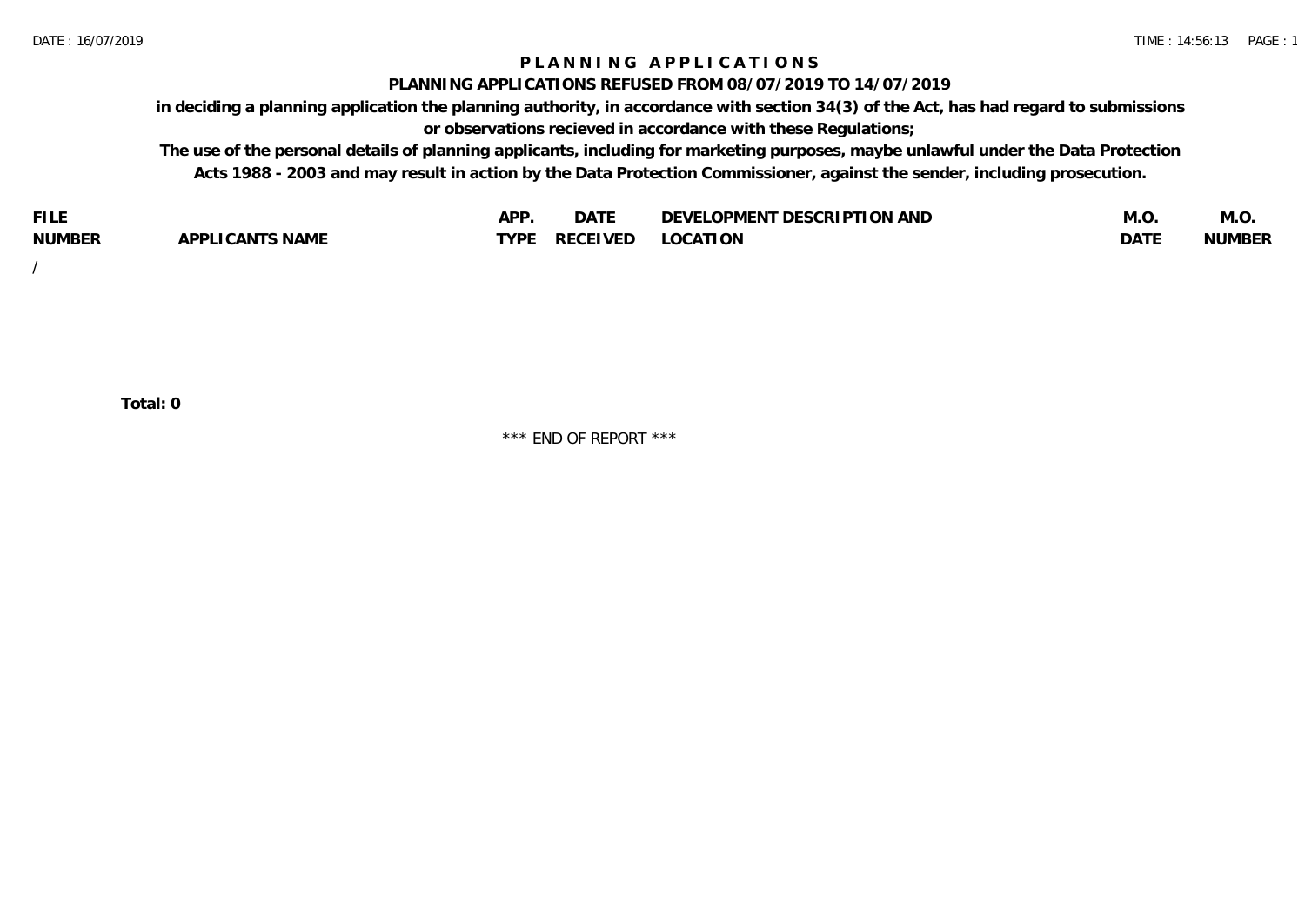# **A N B O R D P L E A N A L A APPEAL DECISIONS NOTIFIED FROM 08/07/2019 TO 14/07/2019**

| <b>FILE</b> | APPLICANTS NAME    | APP.           | <b>DECISON</b> | L.A. | DEVELOPMENT DESCRIPTION AND LOCATION | B.P.      |          |
|-------------|--------------------|----------------|----------------|------|--------------------------------------|-----------|----------|
|             | NUMBER AND ADDRESS | <b>TYPE</b>    | DATE           | DEC. |                                      | DEC. DATE | DECISION |
|             |                    |                |                |      |                                      |           |          |
|             |                    |                |                |      |                                      |           |          |
|             |                    |                |                |      |                                      |           |          |
|             |                    |                |                |      |                                      |           |          |
|             |                    |                |                |      |                                      |           |          |
|             |                    |                |                |      |                                      |           |          |
|             |                    |                |                |      |                                      |           |          |
|             |                    |                |                |      |                                      |           |          |
|             | Total:             | $\overline{0}$ |                |      |                                      |           |          |

**\*\*\*\*\*\*\*\*\*\*\*\* END OF REPORT \*\*\*\*\*\*\*\*\*\*\*\***